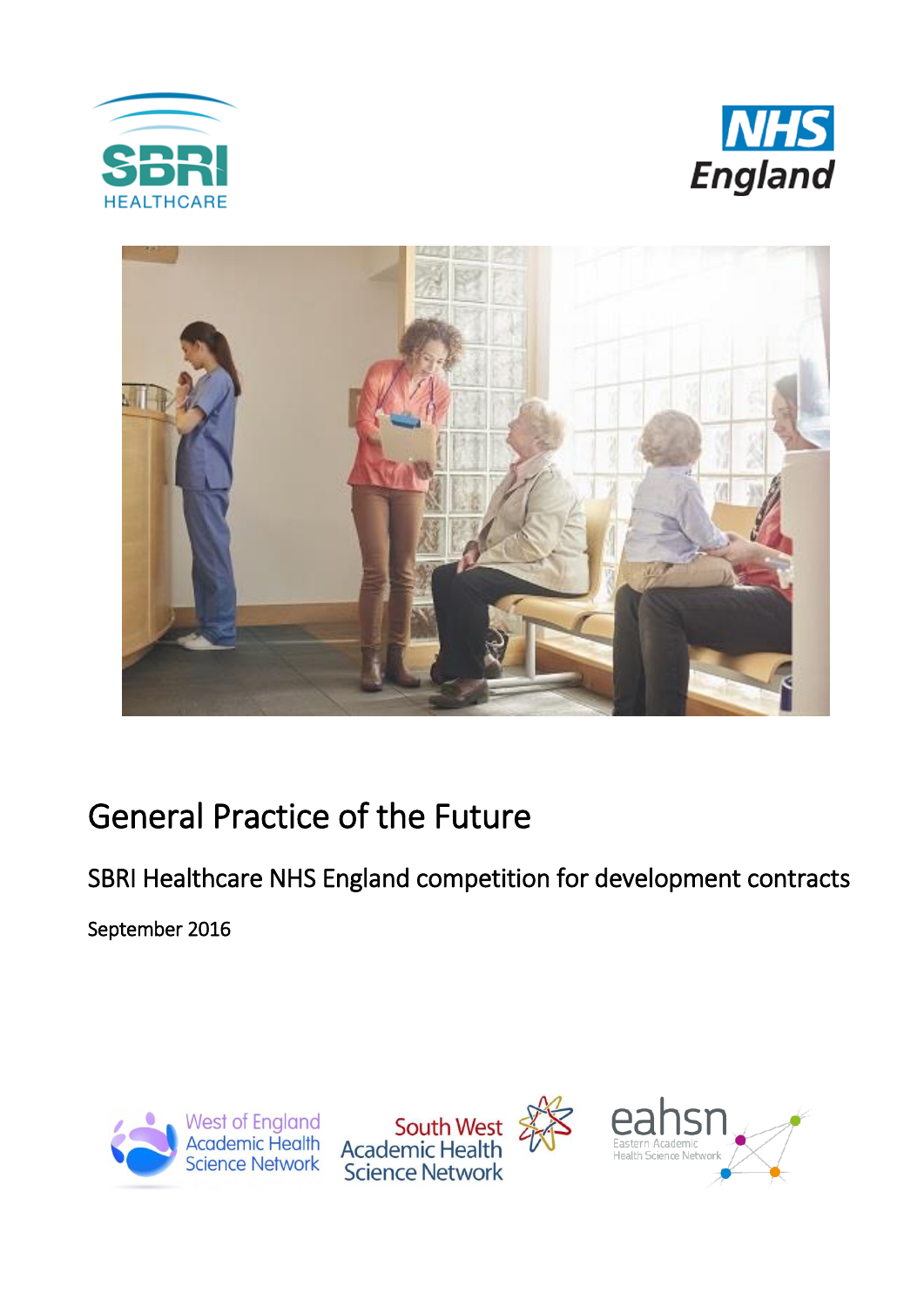#### Summary

A new national Small Business Research Initiative (SBRI) Healthcare competition is being launched by NHS England in partnership with the Academic Health Science Networks (AHSNs) to find innovative new products and services. The projects will be selected primarily on their potential value to the health service and on the improved outcomes delivered for patients.

The competition is open to single companies or organisations from the private, public and third sectors, including charities. The competition will run in two phases:

- Phase 1 is intended to show the technical feasibility of the proposed concept. The development contracts placed will be for a maximum of 6 months and up to £100,000 (inc. VAT) per project
- Phase 2 contracts are intended to develop and evaluate prototypes or demonstration units from the more promising technologies in Phase 1. Only those projects that have completed Phase 1 successfully will be eligible for Phase 2.

Developments will be 100% funded and suppliers for each project will be selected by an open competition process and retain the intellectual property rights (IPR) generated from the project, with certain rights of use retained by the NHS.

The competition opens on 26<sup>th</sup> September 2016. The deadline for applications is 1200hrs on 24<sup>th</sup> November 2016.

#### Introduction

<span id="page-1-0"></span>According to Simon Stevens, Chief Executive, NHS England, "There is arguably no more important job in modern Britain than that of the family doctor". Indeed, general practice in the UK is often admired by other healthcare systems around the world and has been referred to as 'The jewel in crown of the NHS'i and the 'Foundation on which the NHS is built'ii, however, as with the rest of the NHS, it is struggling to cope under increasing pressures of demand and funding cuts and much has been written and planned about the action that must be taken to ensure, not only its survival, but that it thrives in the future.

In 2015 the Five Year Forward View, published by NHS England, made the case for a 'new deal' for general practice, as part of its vision for an NHS better able to prevent and manage ill health closer to people's homes, and keep them out of hospital wherever possible<sup>iii</sup>. This involves increased investment in primary care to reverse the decline in the share of the NHS budget going into general practice<sup>iv</sup> and tackling the problem of recruitment and retention of GPs and the option for practices to become multi-specialty care providers (MCPs).

Demand for GENERAL PRACTICE services, is at the highest it has ever been; a study by the Kings Fund in 2016 states that the number of face-to-face consultations increased by 13% between 2010-15, however the number of GPs and other healthcare professionals within primary care fell during the same period, as did the level of funding for general practice<sup>i</sup>[.](#page-1-0) As more and more facets of care are pushed out of hospitals to general practice, this demand looks likely to continue to increase and therefore, the importance of general practice to the NHS cannot be underestimated. Its failure to cope with the pressures facing it will affect us all; patients and the wider NHS, as a recent BMJ article warns "if general practice fails, the whole NHS fails"<sup>v</sup>.

In response to the many challenges that have been detailed in key policy documents, such as 'General Practice Forward View' published by NHS England in April 2016, SBRI Healthcare is focusing this call on primary care.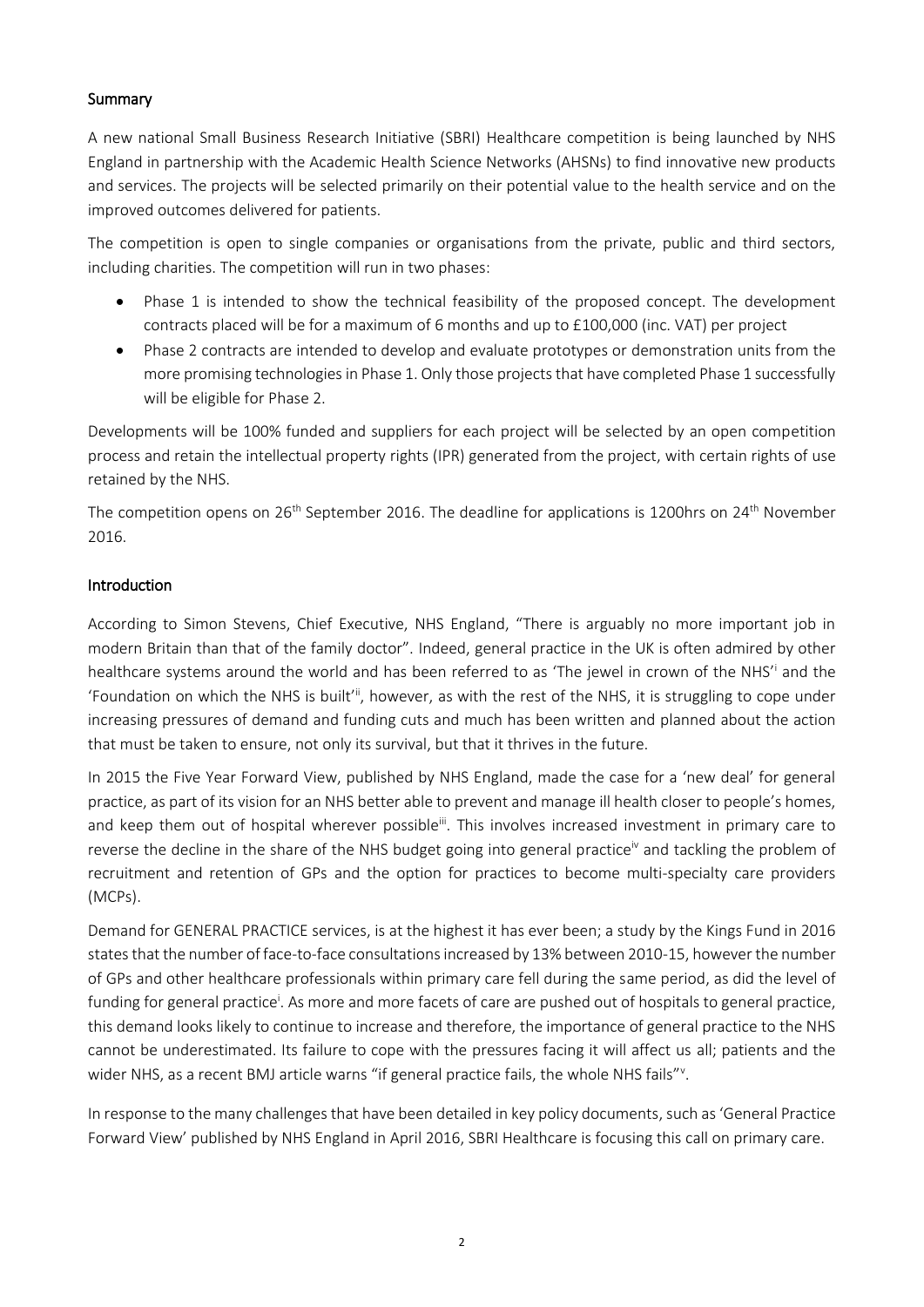#### The Categories

The theme of the current competition is 'General Practice of the future' and within this topic three categories have been identified via review of key policy documents. The call has been developed by identifying crosscutting themes from the work of national bodies (NHS England, Royal College of General Practitioners, Primary Care Workforce Commission), then testing thus taking lead from challenges identified at a national level in conjunction with consultation with primary care clinicians and other key stakeholders working at the forefront of general practice, they are outlined in detail in the sections below.

Applicants are expected to respond to a category whilst being mindful of the broader system. Whilst this competition is aimed at the primary care sector, solutions do not need to be strictly limited to surgery boundaries if they can demonstrate that they can deliver benefits to the primary care sector.

Companies applying under this theme should be offering truly innovative and game changing solutions and have considered:

- How will you ensure that your technology is affordable to the NHS both immediately and throughout the life of the product? What health economics evidence will the NHS require before the technology can be adopted?
- How will you ensure that the technology will be acceptable to patients (and their families) and to healthcare workers?
- How will the proposed solution impact on the clinical care pathway, and how will the care pathway need to be changed in order to deliver system-wide benefits?

### Category 1: General Practice Workload and Demand Management

According to a 2015 BMA survey, workload was identified as the biggest issue of concern to GPs and their staff<sup>vi</sup>. General practice consultation rates have increase by about 12.4% between 2008 and 2014, whilst telephone consultation rates have doubled. The mean duration of a GP appointment has increased from 8.65 to 9.22 minutes, with overall clinical workload increasing by 16% during this time. These figures only include clinical workload, but the time spent on indirect activities and professional duties has more than likely also increased<sup>vii</sup>.

This increased workload, coupled with a shortage in GPs and practice staff, has led to general practice reaching saturation point and because an estimated 90% of all patient interactions are with primary care services, a small change in general practice can have a significant impact on the rest of the healthcare system.

A recent report produced by the Primary Care Foundation and NHS Alliance says "The strength of British general practice is its personal response to a dedicated patient list; its weakness is its failure to develop consistent systems that free up time and resources to devote to improving care for patients."Vill.

The General Practice Forward View emphasises the relationship between workload and morale "A common reason for poor morale is the daily struggle with growing workload. Much of this is generated by a fragmented system, over which practices feel they have little influence. Our first and foremost pressing priority must be to alleviate this wasteful burden, which takes away from direct patient care. We know we cannot work any harder, so we have to find ways to work differently. A key requirement for wider system change is the urgent need to identify and eliminate needless workload"ix.

#### **Challenges**

The main challenges identified in this category are focused around measuring and managing the demand for primary care services and finding ways of releasing of GPs' time so that it can be better spent on activities of direct benefit to patients. The "Making Time in General Practice" report outlined that approximately 27% of appointments could be avoided if there was more coordinated working between general practice and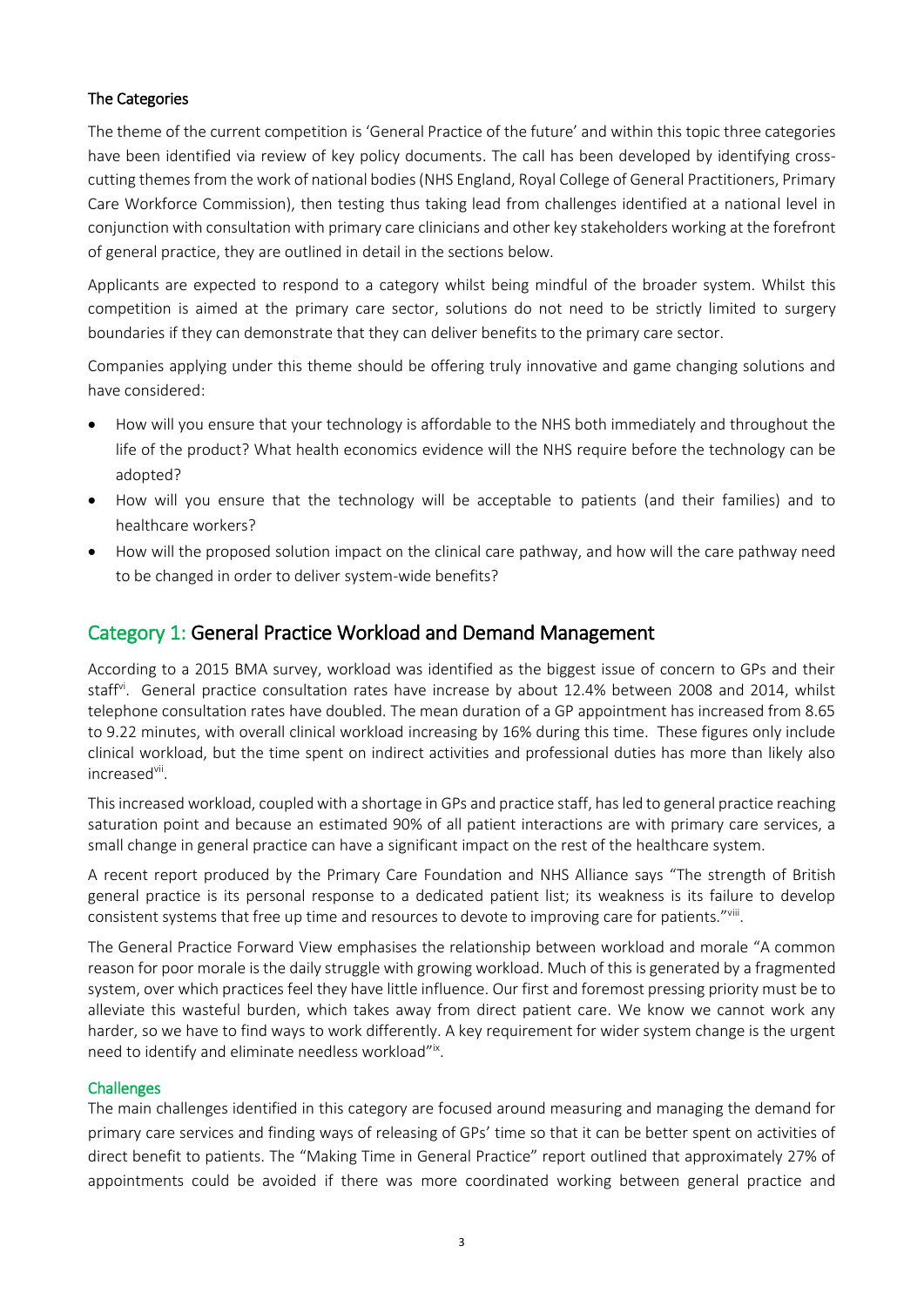hospitals, wider use of primary care staff, better use of technology to streamline administrative burdens and wider system changes<sup>x</sup>.

Our expert network has suggested that additional pressures on workload come from limitations of the information management during GP consultation, these include, but are not limited to; the way clinical observations are taken and recorded, opportunities in improving the triage process to ensure that patients who really need to see a clinician see the right one at the right time, as well as also avoiding unnecessary appointments. Furthermore, there are inefficiencies around the processes for referral and discharge and with sharing patient data around different parts of the system.

In contrast to some other parts of the healthcare system, there is also limited use of intelligent systems within General Practice which are able to measure and forecast fluctuating demand. An ability to do this would enable improved workforce planning at the practice, regional and national level.

Whilst technology has huge potential to help address these issues, it is crucial that any new solutions can demonstrate genuine time savings and not inadvertently create additional workload pressures. There is also a key focus on what is truly innovative and new. There are many existing products and solutions that might solve parts of the challenge – in this competition we are looking for transformational opportunities.

The following "what ifs" are some examples of scenarios that have the potential to improve the management of workload within primary care, they are in no way prescriptive or limiting. Applicants should think as broadly as possible; the following scenarios are intended as examples only:

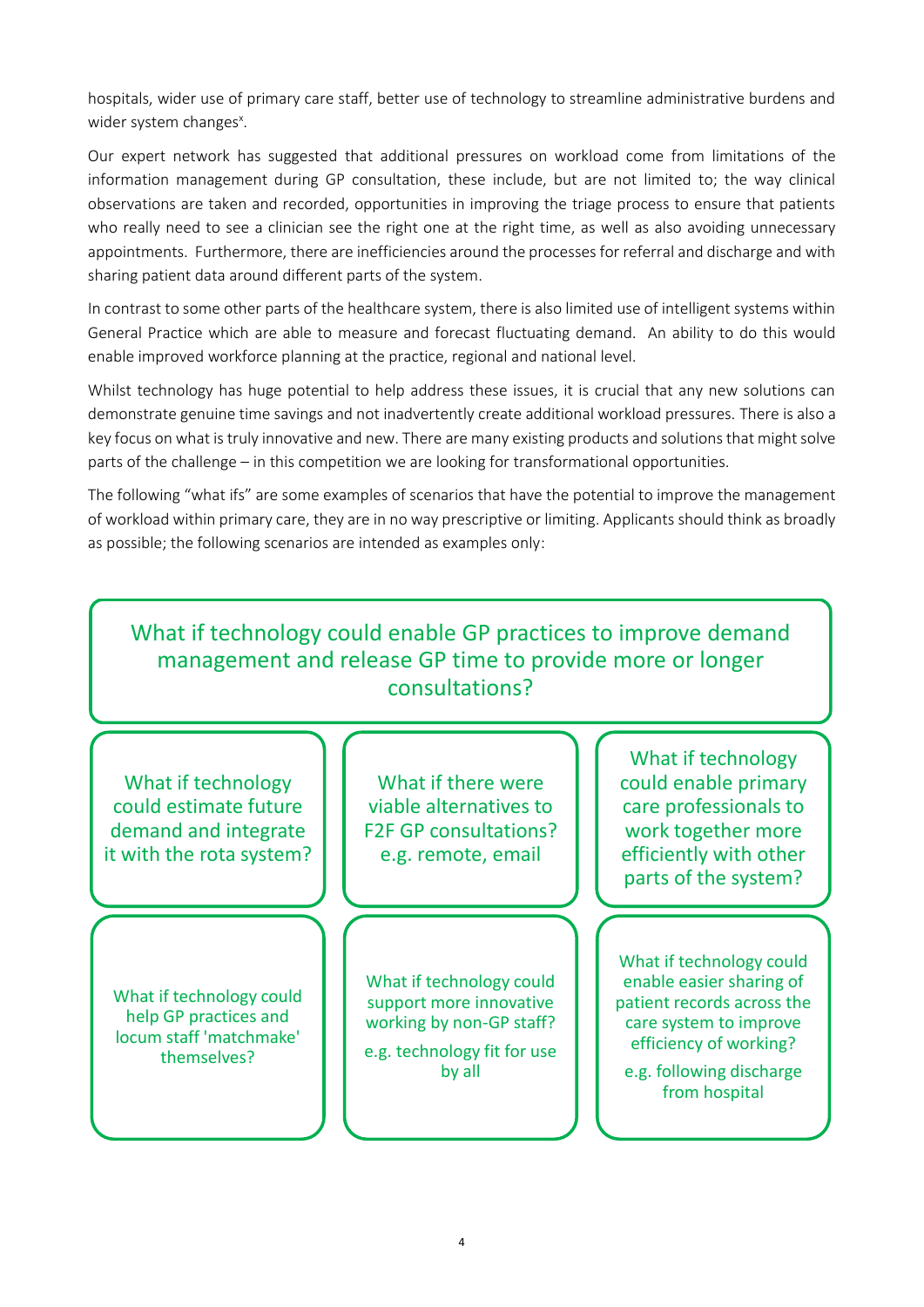## Category 2: General Practice – Diagnostics & Earlier Triage

Getting the right diagnosis at the right time, as early as possible, is critical for improvements in patient care and enhancements in efficiency for the NHS. Diagnosis often begins with the history given by the patient, and the physical examination and observations carried out by the clinician. These clinical skills are complemented and supplemented by a range of diagnostic testing services delivered by a range of specialists outside of the primary care setting, including pathologists, geneticists, radiologists and healthcare scientists.

Diagnostic testing is an integral part of the healthcare system, providing essential information to enable providers and patients to make the right clinical decisions. Indeed, some 75% of clinical decisions are based on a diagnostic test and the demand for quicker, more accurate diagnosis is rising at a rate of ten percent per year<sup>xi</sup>. From the patient's perspective, early detection and diagnosis can prevent unnecessary pain and suffering, from the providers' stance it can reduce the scale and cost of treatment.

The role of the GP is critical to the effectiveness of a generic diagnostic pathway; with the majority of people first presenting – and seeking diagnosis - in the general practice consulting room. The majority of general practice diagnostic tests are accessed by sending the patients' blood or other tissue to a pathology lab or referring the patient to a medical consultant in a hospital out patent clinical for e.g. imaging and/or endoscopy tests. In 2012 there were around 332 million general practice consultations<sup>xii</sup> and over 11 million referrals to secondary care for diagnosis and elective care, triggering an annual spend of more than £15 billion. The total number of GP referrals for diagnosis continues to increase year on year and is an important NHS cost-driver<sup>xiii</sup>.

#### Challenges

National strategies to improve mortality from a range of conditions mean that diagnostic capabilities across many diseases are advancing every year. The opportunity to improve early detection, and therefore improved health outcomes, continues to grow as technology develops.

The challenges in primary care diagnostics are different to those in a pathology or central service facility. Primary care requirements are focused around the consultation – where results and actions will need to be delivered in a short (<20 minute) time frame.

There are, of course, many point of care (POC) diagnostic technologies already available and in development, however, feedback from GPs suggest many of these are not a good fit with the primary care setting and requirements of a busy and over stretched general practice service, for a number of reasons:

- Equipment and consumables may be too large, not portable enough and difficult to store in a space restricted setting
- Use of the device may require specialist skills or lengthy and/or complex training, but many general practice practices may want to involve some non-GP staff in providing a diagnostic service
- Use of more diagnostic testing in primary care may radically change the way general practice services and care are delivered, this may be a difficult transition
- New diagnostic technologies can be slow to be adopted into the NHS which may be more so in primary care
- The initial cost and whole life cost (associated with consumables, servicing, training etc) may be prohibitive for many general practice practices to afford
- Results may not be robust/reliable enough to confidently diagnose and triage patients without still relying heavily on referral to specialists in acute care for confirmation of diagnosis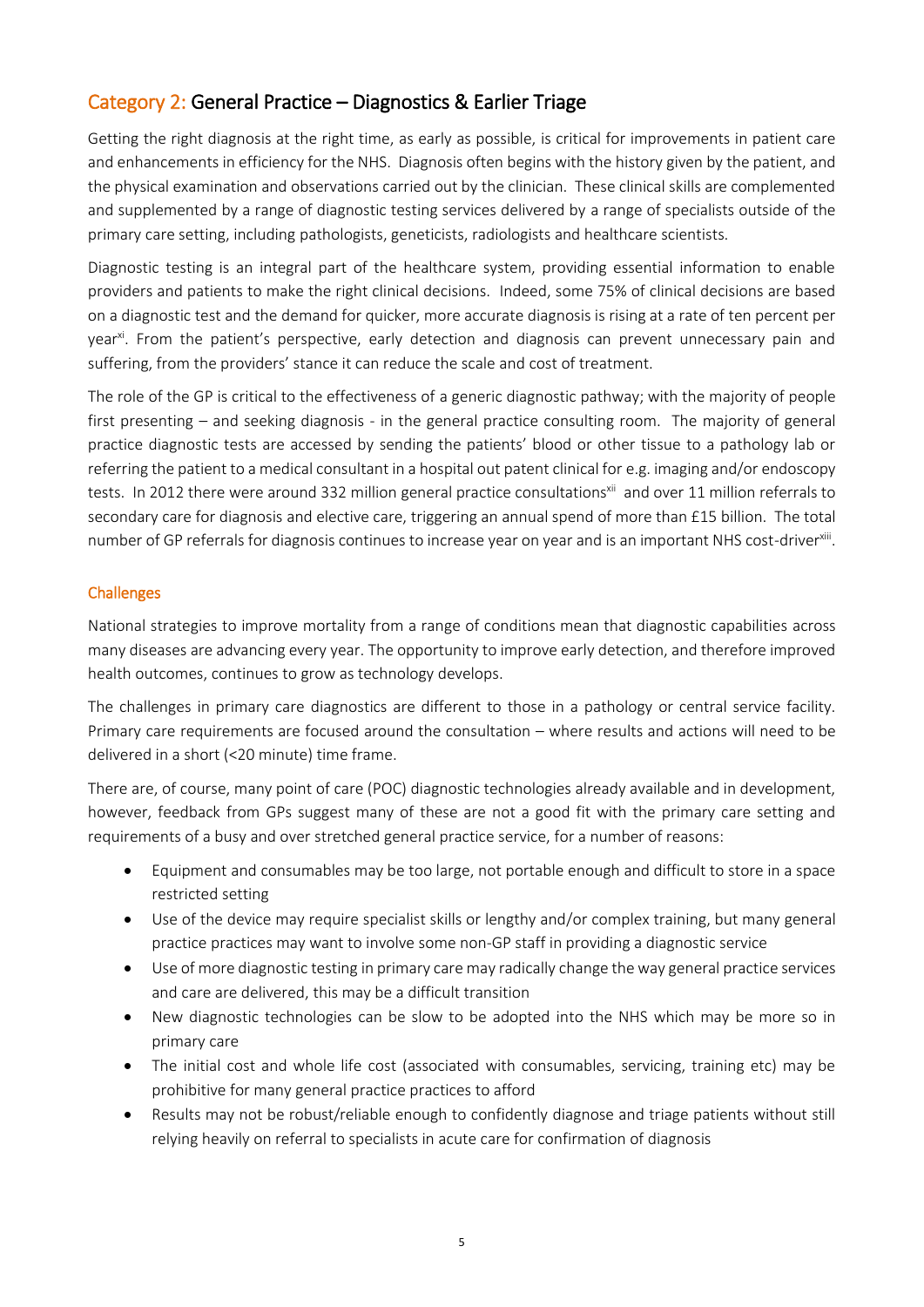It may be difficult/impossible to easily and securely share results with specialists outside of the general practice for a second opinion, and link results to a patients record for visibility by all involved in their care

The following "what ifs" are some examples of scenarios that have the potential to improve diagnostics within primary care, they are in no way prescriptive or limiting. Applicants should think as broadly as possible; the following scenarios are intended as examples only:

![](_page_5_Figure_2.jpeg)

## Category 3: General Practice – Self-care

We have an ageing population with increasing complexity of long-term conditions placing huge strain on our NHS. Peoples' first port of call on their health and care journey is usually their GP, but general practices across England are at breaking point. Telephone triage and other initiatives have been tried in various practices to relieve the burden being felt by general practitioners, but some GPs feel this adds work and can compromise patient experience.

The issue of self-care is high on the agendas of several national health and care organisations including NHS England, The Royal College of General Practitioners and the Primary Care Workforce Commission, who acknowledge that making better use of technology, and educating people to care for themselves are two of the biggest stumbling blocks.

We need to enable and inspire the public to care for themselves in partnership with their general practitioner and take ownership of their health in a preventative as well as management of condition approach. We need industry to develop products that can make this dream a reality.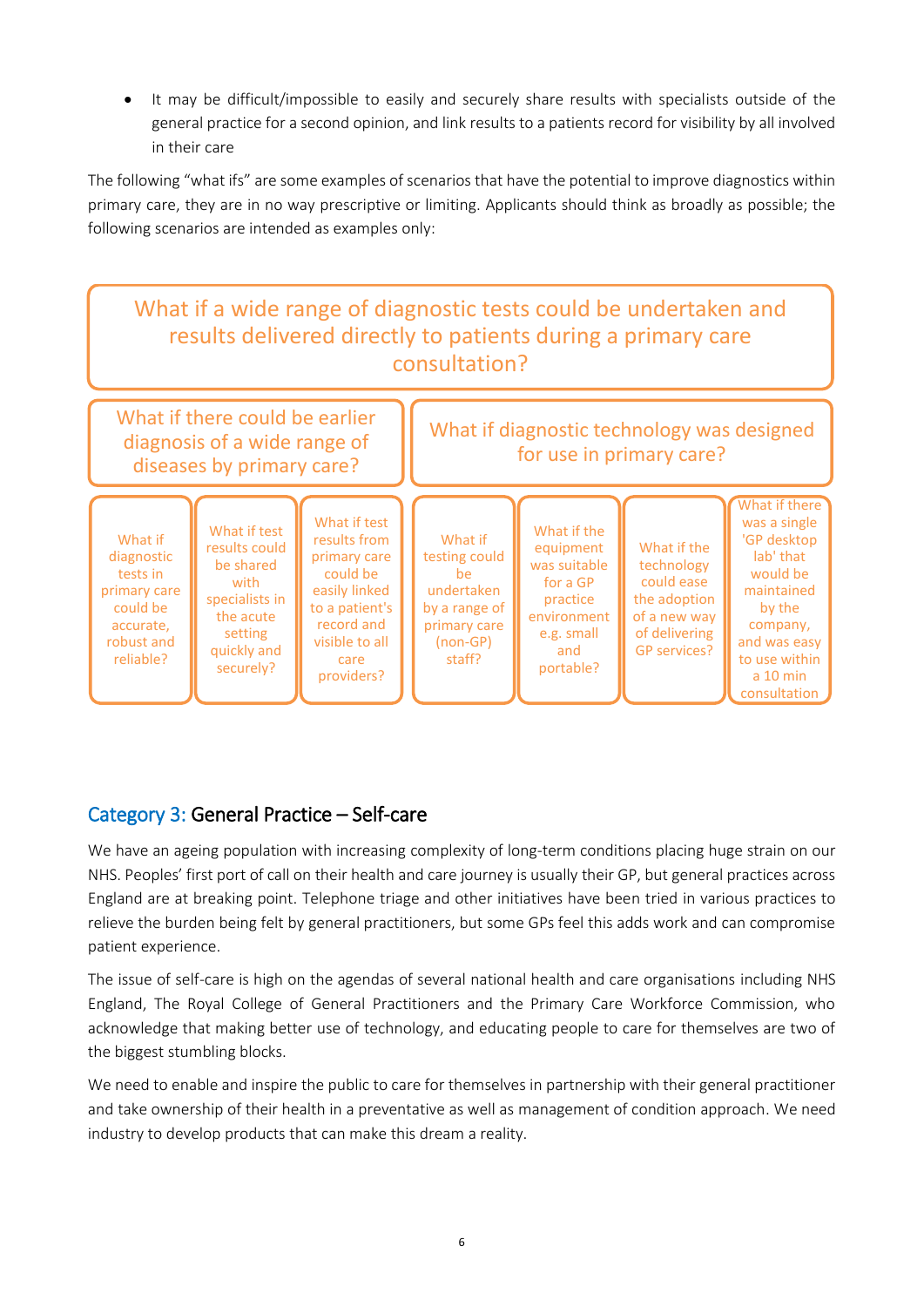#### **Challenges**

with their GP?

In this technological age there is huge amounts of information available online for patients to consult regarding their own health. Despite this resource it seems to add to the burden being felt by general practitioners. How do we signpost people to the best resources, such as the NHS website or patients.co.uk, or to the best technologies available on the market, to enable peoples' first google to yield useful information that becomes a better enabler of self-care?

Health and care apps are everywhere and available at the touch of a screen on our smartphones. People often download apps to support their health and care without considering how useful they are. General practitioners do not have the time to understand which ones are most suitable to assist people with self-care and do not need additional data that fails to help make decisions about peoples' care. How can technology be developed that can add real value to the health and care package provided by the person's general practitioner?

People move between different parts of the health and care system for their treatment yet the NHS's ability to provide an integrated package of care, that enables the person to take responsibility is still lacking. How can we develop self-care solutions that enable healthcare practitioners from across the NHS to share decision making with the person and support care in a coordinated way?

Interoperability, or an IT system's ability to talk to another system and/or piece of software, is a wellrecognised challenge in the NHS, particularly around general practice. How can we develop new technologies that can communicate with existing systems being used in general practice and potentially acute care and other services to streamline the care pathway?

The following "what ifs" are some examples of scenarios that have the potential to improve the use of selfcare within general practice services, they are in no way prescriptive or limiting. Applicants should think as broadly as possible; the following scenarios are intended as examples only:

![](_page_6_Picture_6.jpeg)

term conditions? professionals?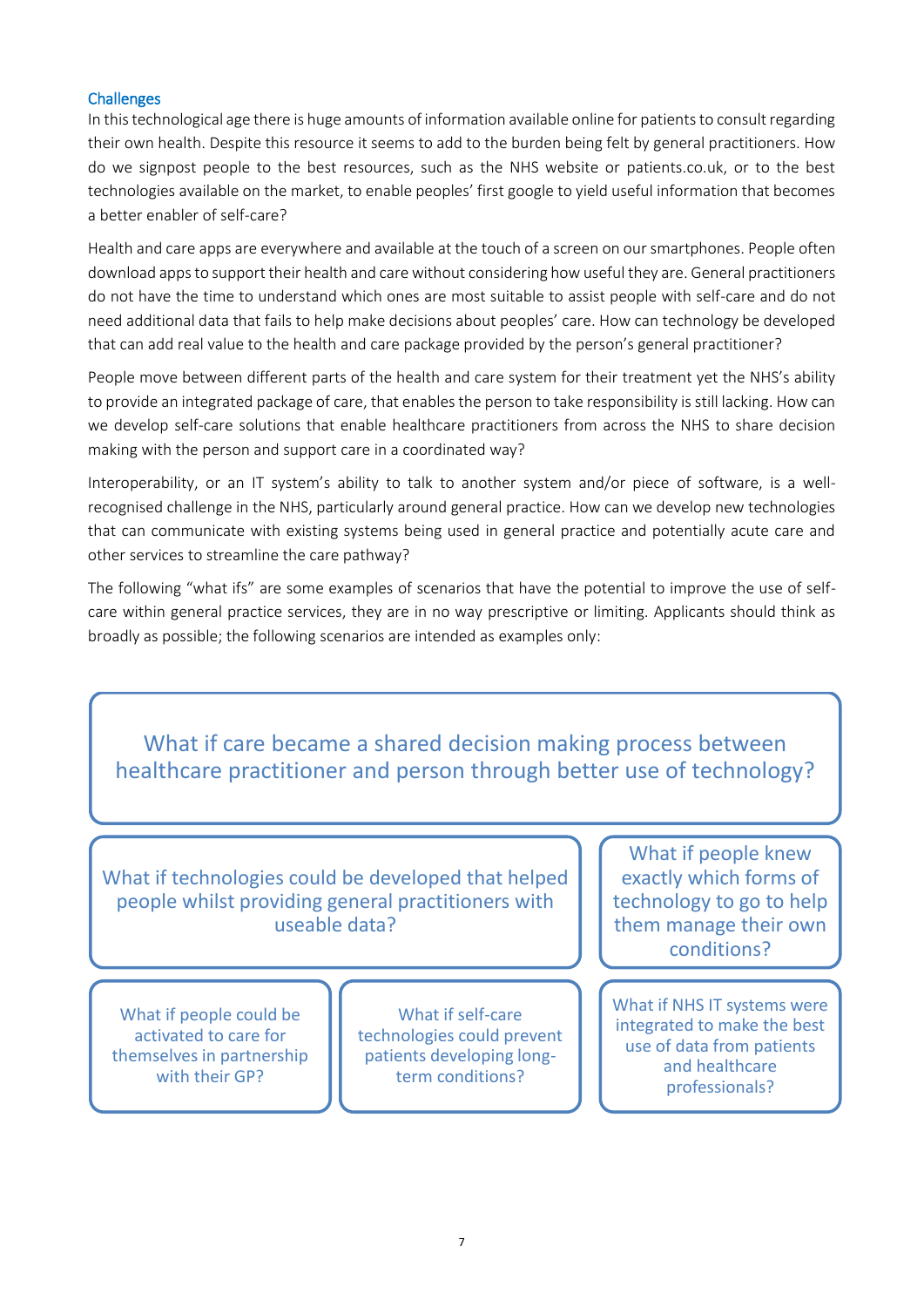#### Application process

This competition is part of the Small Business Research Initiative (SBRI) programme which aims to bring novel solutions to Government departments' issues by engaging with innovative companies that would not be reached in other ways:

- It enables Government departments and public sector agencies to procure new technologies faster and with managed risk;
- It provides vital funding for a critical stage of technology development through demonstration and trial – especially for early-stage companies.

The SBRI scheme is particularly suited to small and medium-sized businesses, as the contracts are of relatively small value and operate on short timescales for Government departments.

It is an opportunity for new companies to engage a public sector customer pre-procurement. The intellectual property rights are retained by the company, with certain rights of use retained by the NHS and Department of Health.

The competition is designed to show the technical feasibility of the proposed concept, and the development contracts placed will be for a maximum of 6 months and up to £100,000 (incl. VAT) per project.

The application process is managed on behalf of NHS England by the Eastern Academic Health Science Network through its delivery agent Health Enterprise East. All applications should be made using the application portal which can be accessed through the websit[e www.sbrihealthcare.co.uk.](http://www.sbrihealthcare.co.uk/)

Briefing events for businesses interested in finding out more about these competitions will be held on the 25<sup>th</sup> October in Cambridge and 27<sup>th</sup> October in Bristol. Please check the [SBRI Healthcare Website](http://sbrihealthcare.co.uk/) for confirmation of dates and venues, information on how to register and details of the challenges that will be presented at each event.

Please complete your application using the online portal and submit all relevant forms by 1200hrs on the 24th November 2016.

#### Key dates

| Competition launch        | 26 <sup>th</sup> September 2016           |
|---------------------------|-------------------------------------------|
| <b>Briefing events</b>    | 25 <sup>th</sup> October 2016 - Cambridge |
|                           | 27 <sup>th</sup> October 2016 - Bristol   |
| Deadline for applications | 24 <sup>th</sup> November 2016            |
| Assessment                | November 2016/December 2016               |
| Contracts awarded         | End of February 2017                      |
| Feedback provided by      | February 2017                             |